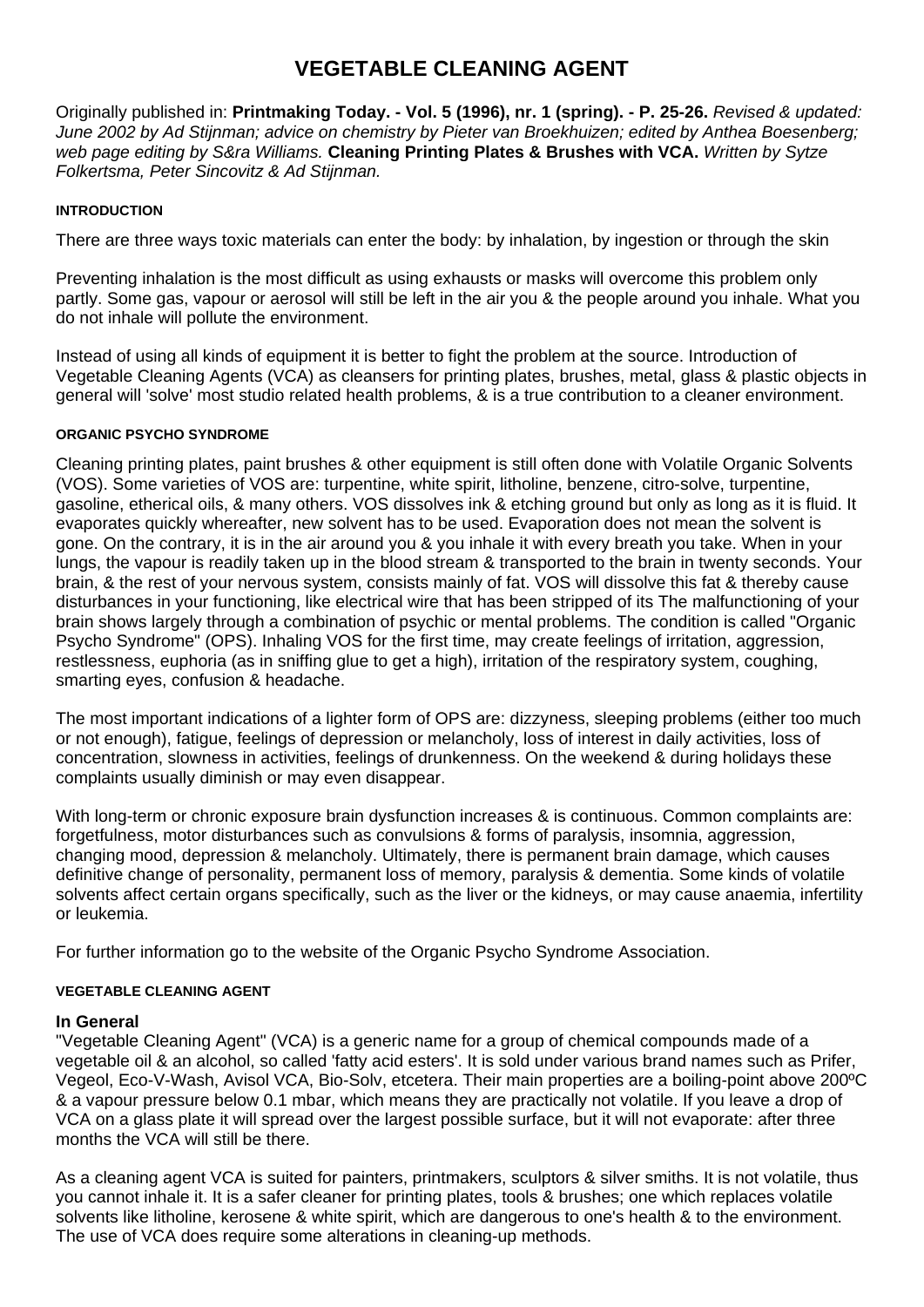VCA cannot be used in screenprinting as it has no effect in cleaning the dried inks from the screens. It also has no effect on water-based relief printing inks & acrylic paints, nor on dried & hardened oil-based inks apart from softening these. Water-based intaglio printing inks are easily removed with VCA. Although all VCAs are suited as cleansers in printmaking, some types act faster than others.

VCAs are so called 'mono-esters' & should not be confused with 'di-esters' or 'dibasic esters' (DBAs). The latter ones are sold as a replacement for methylene chloride in paint strippers & can be found in some hand cleaners. DBAs are not under discussion here.

## **HEALTH & SAFETY**

VCAs are not volatile, so there is no danger of inhaling fumes.

Prevent skin & eye contact, rinse with water after contact.

Although VCAs do not produce any fumes they will dissolve the fat in your skin. It is also possible, with prolonged or chronic contact, that surface layers of your skin will start peeling off. Therefore, always wear gloves in h&ling VCA.

Do not ingest VCA. If ingested rinse your mouth with a lot of water, drink a lot of water & see a doctor. Clean your hands & mouth before eating, drinking or smoking.

## **LITHOGRAPHY**

In our experience, VCA is a better one than volatile solvents as it keeps the fatty image in the stone fat. This means that usually two proofs will do before the image holds enough ink. All kinds of VCA, including those containing emulsifiers, may be used. It does not affect the lithographic process; it might even be called fool-proof in cleaning stones. After the normal etching procedures have taken place, lithographic stones & plates may be washed using VCA with water  $(=$  wet) or without water  $(=$  dry).

# **Washing Out Wet**

Dampen the gummed stone with a wet sponge.

Pour a little VCA on the stone & gently rub the image drawn on the stone with a rag, adding some drops of VCA if needed. The fatty image will show darker than by cleaning with traditional solvents.

Squeeze a wet sponge above the stone, this prevents VCA getting into the sponge. Rub the stone with a rag. The VCA will not penetrate the stone, but will float on the water, with the crayon or tusche dissolved in it. Remove water + VCA with another rag.

Pour some gum on the stone & rub it all over with a sponge.

The stone can be dampened & inked in the normal way now.

Use sponges for water & gum only, rags for VCA. Hang out your rags to dry after cleaning. The water will evaporate from it leaving the cleanser. Both rags may be used again for the same purposes. The first will be penetrated by the VCA, use it until it falls apart. The second one must be replaced regularly to keep a clean rag. (In practice rags are washed regularly & re-used.)

NB: After printing pour some gum on the stone & distribute it evenly with a sponge. Remove excess gum with an almost dry sponge. Smoothe out the layer with your bare h& to prevent 'pearls'. As the VCA is fatty by itself, & does not degrease the stone, no resin & talcum is needed.

# **Washing Out Dry**

Rub your gum well into the stone; it should not be visible on the image. The gum should be thorougly dry. Rub your image with an absolutely dry rag adding VCA drop by drop. Keep this rag in a dry place where it cannot get wet.

Let the VCA dissolve the crayon or tusche.

Rub the stone until you are certain the image has fully dissolved. This may ometimes be difficult to see. Take another rag & rub the stone again, taking off the VCA with the crayon or tusche. A minimal amount of VCA will be left on the stone, but, because it does not evaporate nor dry sticking to the stone, it does not affect the lithographic process. (Possible remnants of VCA will be taken off in proofing, see below). Sprinkle some fresh water onto the stone & clean it with the rag, proceeding as described above. (The rag also takes off the VCA, therefore you do not use the sponge.)

If you want to, you may ink up the stone dry. The minimal amount of VCA then left mixes on the stone with the ink & will not get onto the roller. See to it that the layer of gum stays intact, so keep it absolutely dry. After rolling-up with black ink, take a rubber roller, dampen & roll-off the stone. The mixture of ink & VCA is taken off the stone by proofing.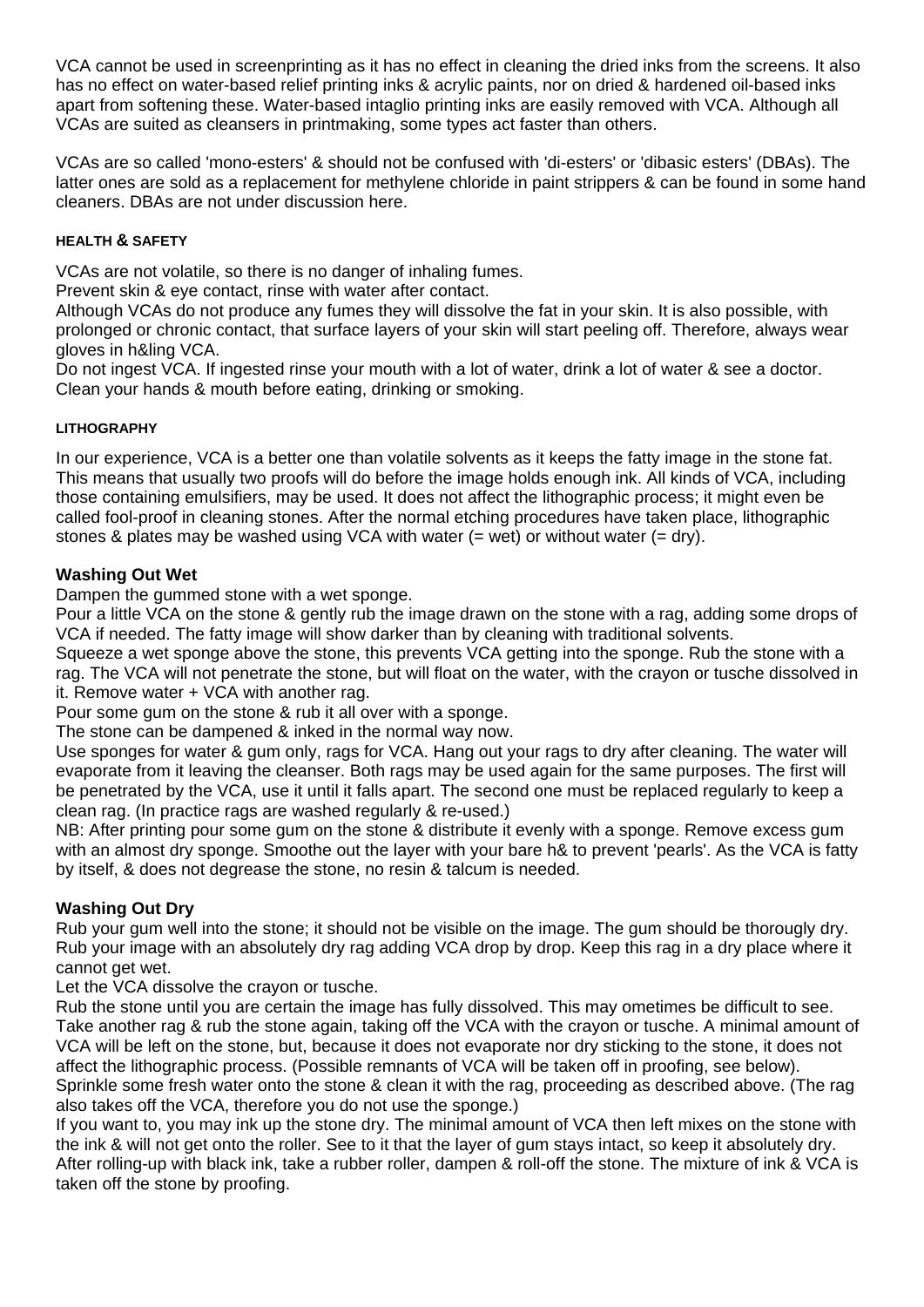Rubber rollers are cleaned with VCA & immediately afterwards washed with soap & water, leaving a totally clean roller. A leather roller may never be cleaned in this way as the VCA will penetrate deeply into the leather.

#### **INTAGLIO PRINTING**

VCA removes printing ink, wax, oil, vaseline & wax-containing etching grounds. Resin & shellac-varnish should be cleaned with methylated spirits or alcohol. Aquatints made with powdered resin or asphaltum canbe removed with VCA by leaving in a tray filled with VCA for about five minutes. After cleaning with VCA, plates are washed with soap & water. VCAs containing emulsifiers may be removed with water only. NB: Detergents are manufactured from mineral oil, soap from vegetable oil or animal fat. The use of soap is suggested.

In a small studio a line-up of a tray of VCA & a tray with water & detergent next to a sink with running water will do well. For minor or occasional work, spread a few drops (!) of VCA over your plate, let st&, rub off, wash with water & soap, rinse with running water. For larger printmaking studios several kinds of equipment are in use. Usually plates are placed in a vertical tank with a frontal opening & brushed with VCA. This tank has a grid at the bottom beneath which the silt-VCA mixture sits. This mixture can continue to be used. Next the plate is moved to a second tank, sprayed with diluted detergent & rinsed with water. This tank may have an overflow, after which the water runs into the sewer.

#### **RELIEF PRINTING**

Woodcuts, wood engravings & linocuts inked with oil-based inks can be cleaned in the same way as etching plates. If you are afraid your woodblock will warp, first remove excess ink, then rub your block with a rag with some VCA until more or less clean. Remove the VCA with a damp rag with some soap & finally rub your block with a dry rag.

During proofing some VCA might come from the wood, but after four or five impressions that is gone. With the first proof the ink will not stick well to the block, but that goes also after a few impressions have been taken.To prevent VCA penetrating the wood, you may brush the block with an acrylic coating.

#### **CLEANING TOOLS & EQUIPMENT**

VCA can be used to clean any metal or glass suface. Stone surfaces can be cleaned with VCA if they are compact or smoothly polished. Most plastics & rubbers can be cleaned with VCA, if in doubt do some testing. Swelling of rubbers may occur if articles are left immersed in VCA or cleaned frequently in it.

## **Etching Plates**

Pour an inch or less of VCA into the first tray, fill the second tray with soap & water, lay a soft long-haired brush with both trays.

Put your etching plate covered with etching ground or printing ink in the first tray, brush your plate with VCA & let the ground or ink dissolve . This will take half a minute or longer, depending on the thickness of the layer.

Repeat this & let the VCA drip from your plate.

Put the plate in the second tray & wash it with soap, which emulsifies the VCA.

Next hold the plate under the tap & let the water run freely over it.

Wipe the plate off with a clean cloth & put it on the warm oven for drying. This is especially necessary for iron, steel or steelfaced plates, which corrode quickly when wet.

Your plate is now ready for printing. If, however, you want to etch it again it has to be degreased thoroughly before applying any ground. NB: There are fluid rinsers, mixtures of soaps & esters, commercially available which are powerful degreasers & non-volatile.

## **Plates, Slabs, Rollers & Knives**

Hot plates, ink slabs, rollers & knives can be cleaned with VCA & thereafter with soap & water. To save VCA, first take off the excess ink from the plate or tool with a rag, then smear with a cheap vegetable oil, (sunflower, soy or rape oil - all cheaper than VCA). The oil will dilute the ink. After wiping off the oil-ink mixture with a rag, smear with just a few drops of VCA & wait half a minute or

longer.

Take off the mixture of ink & VCA with a rag, smear again with VCA if necessary. Wash with water & soap, rinse with water, dry thoroughly.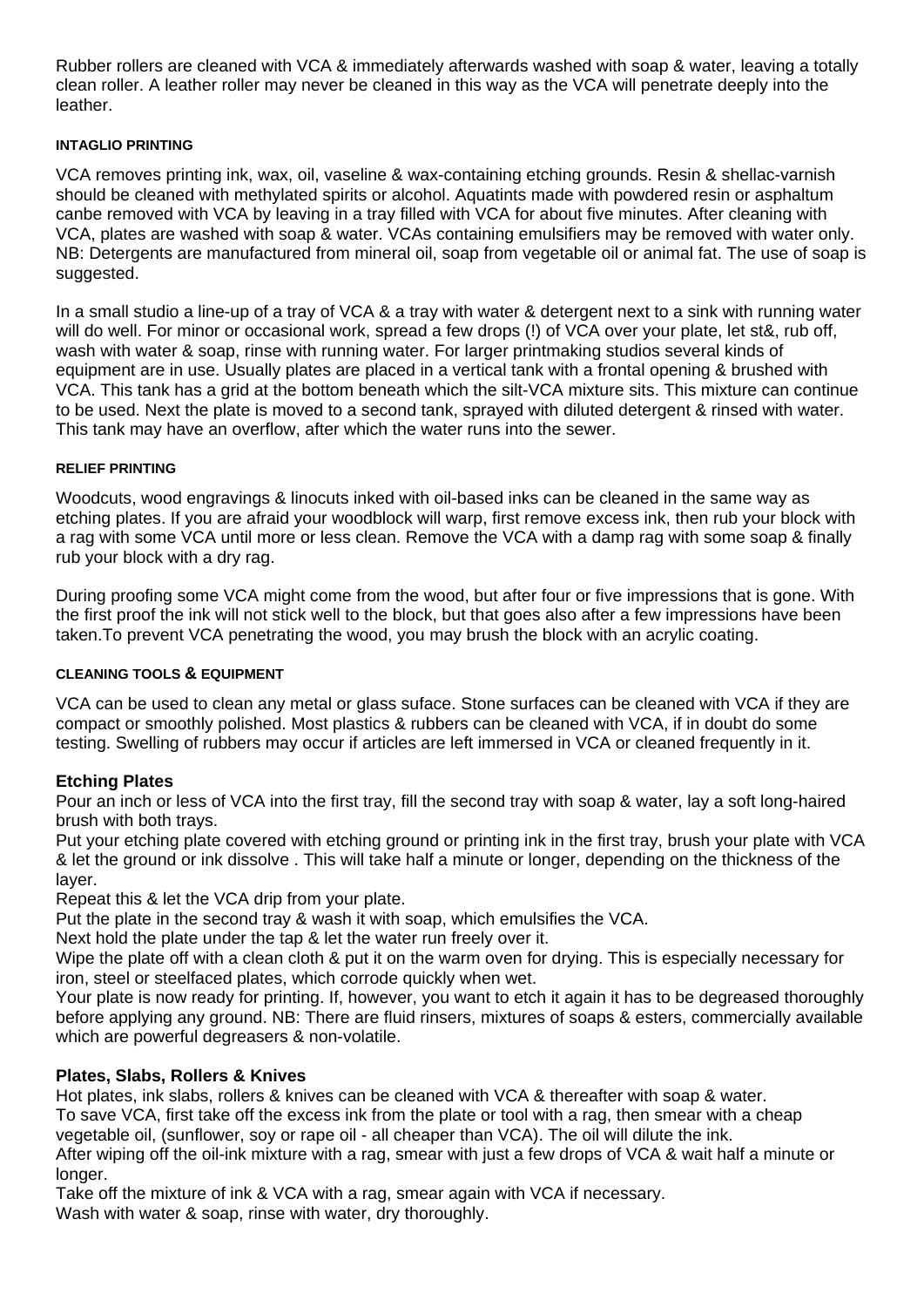Note: When cleaning electrical hot plates, avoid water getting into the circuits. Simply use damp (not wet) cloths, do not be free with water. Keep all these washing rags well away from lithographic stones or plates, which must never be touched with soap.

# **Brushes**

Brushes used in painting with oil - or alkydpaint can also be cleaned with VCA.

Fill a jar with some VCA.

Remove excess paint from your brush.

Stir the brush in the VCA & rub it against the bottom of the jar until it is saturated.

Let the VCA dissolve the paint for about a minute.

Squeeze the excess VCA from your brush above the jar.

Wash your brush with soap to emulsify the VCA, rinse it thoroughly with lukewarm water & let it dry. Now ready to use, your brush will be cleaner than had you used volatile organic solvents.

## **GENERAL REMARKS & CONCLUSION**

*Warning:* **Never** use VCA as a thinner for your inks or paints. It does not evaporate nor oxidize & therefore has a negative effect on the drying of inks & paints.

*Warning:* **Never** let soap come into your VCA. The soap will emulsify the VCA so it cannot be used again. In cleaning your plates & blocks first use VCA, then soap & finally water & never the other way around.

*Warning:* **Never** spill VCA into the machinery of your press. As it does not dry or evaporate it will dissolve the grease.

Do not use VCA for cleaning your skin. Although it is not volatile, VCA will dissolve the tallow which protects the skin & may cause it to peel off. Rub your h&s thoroughly with salad oil, also good for the skin, clean with a rag & wash with a mild soap. Wear rubber gloves in cleaning with VCA.

VCA rather slowly penetrates inks, paints & wax-containing grounds, but on the other h& you need only a small amount since it does not evaporate & stays active. Give it long enough to work (for instance, let etching plates st& overnight covered with VCA) & meanwhile spend your time on doing something else. Repeat the cleaning with VCA once or twice if necessary; for instance, with deeply etched plates containing large amounts of ink. VCA will stay active for a long period, although it will look dirty after a while with a layer of silt on the bottom of the tray. It does not evaporate, so only what sticks to your plates & blocks is taken out. To prevent silt coming onto or into your plate, put a metal grid into the tray; the silt will be under it & the VCA above.

VCA is environmentally safe: it does not evaporate & the product can be broken down by bacteria. However, if you want to clean your tray filled with VCA, treat the contents as chemical waste, because the remains of inks & grounds may be harmful to the environment. Wash the soap suds down the drain; remains of VCA are degraded quickly in the sewer. Graphic studios having abundant deposits should use an overflow.

Mixtures of VCA & High Boiling Solvents (the heavier kinds of volatile organic solvents) are available & cheaper than VCA alone. The High Boiling Solvents take some more time to evaporate but are as toxic as the lighter kinds.

In our experience printing plates, brushes & rubber rollers are cleaner using VCA than other solvents. You need far less of it than of other solvents from, 1/4th to 1/10th in some cases. You can leave it on your dry lithographic stone without any effect at all, something which certainly cannot be done using litholine etc.It takes a while to get used to cleaning with VCA, because of the differences from volatile solvents. Also cleaning itself takes a little more time. You should learn anew to clean your plates & tools using VCA.

Most important is that VCA does not evaporate. You cannot inhale it & thereby harm your mucous membranes, lungs & central nervous system, as happens when inhaling volatile organic solvents. Neither is VCA corrosive & so will not damage your printing plates or equipment.